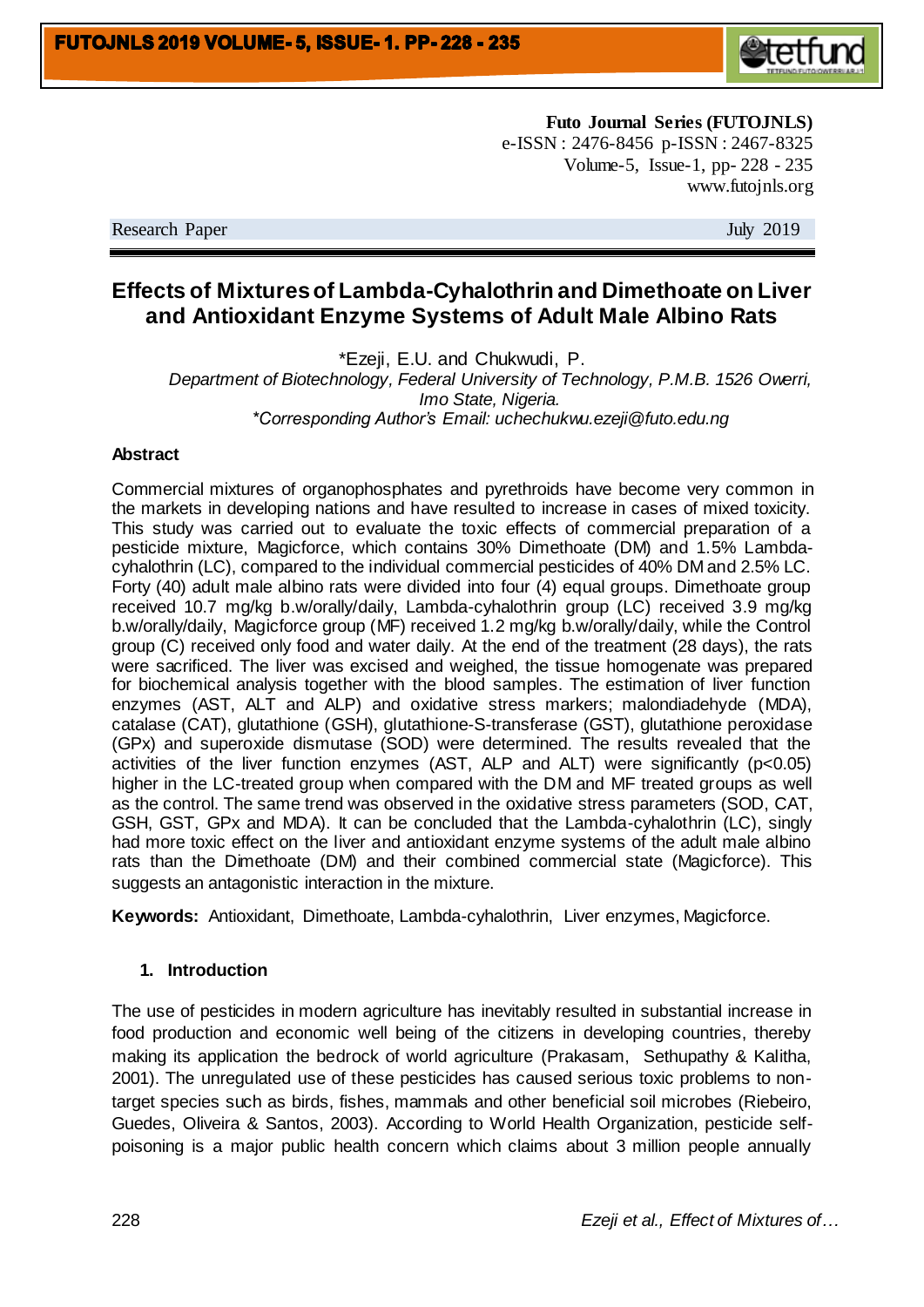

(Varon, Özdemir, Çevik, Altun, Ibilog˘lu, Ekinci, Ibilog˘lu, Balduz, Demet, Tekin, Aktar, & Aluçlu, 2016).

Dimethoate is one of the most potent organophosphate insecticides. In agricultural practice, it is used against a wide range of pests and it is a class II insecticide with moderate toxicity (Hassanin & El Asely, 2015). The mechanism of dimethoate toxicity is due to its inhibition and accumulation of acetycholinesterase (AChE), at the nerve endings and the neuromuscular junctions (Sayim, 2007). Lambda-cyhalothrin (LC) is a type II pyrethroid, used mostly to control insect pest in agriculture, public facilities, homes and gardens. It is often considered a potent neurotoxic pyrethroid with the capacity to cause hepatotoxicity (Tu, Silvestre, Bernard, Douny, Phuong, Tao, Maghuin-Rogister & Kestemont, 2007; Manal, Elhalwagy & Nashwah, 2008).

Most toxicological investigations of chemicals have dwelt majorly on evaluation of single compounds exposures. In reality, humans are exposed to complex and variable interacting mixtures of chemicals, which may act independently as in a single exposure, but may also interact to modulate the effects of the mixture as a whole (Groten, Butler, Feron, Kozianowski, Renwick & Walker, 2000). Therefore, the purpose of this study was to evaluate the individual and combined toxic effects of dimethoate and lambda-cyhalothrin on liver and antioxidant enzyme systems of adult male albino rats.

# **2. Materials and Method**

# **2.1. Insecticides**

Dimethoate (DM) (40% EC; Jiangsu Tenglong Biological and Medicinal Co. Ltd. China.) and Lambda-cyhalothrin (LC) (2.5% EC; Bretmont Ltd. England) insecticides were used in the present research. A Mixture of both insecticides (20:1) was contained in MagicForce, a commercial EC formulation produced by Anhui Zhongshan Chemical Industries Co. Ltd. China. These chemicals were purchased from an Agro-chemical shop in Owerri, Imo state, Nigeria.

# **2.2. Experimental Animals**

Forty male albino rats (3–4 month age; 160–180g b.wt.) were obtained from the breeding animal house of the Faculty of Veterinary Medicine, University of Nigeria, Nsukka. They were housed in individual cages and allowed to acclimatize under laboratory conditions at room temperature for one week prior to commencement of the experiment. The rats were kept under hygienic and favorable conditions, and maintained under a 12 h light/12 h dark cycle, in accordance to the care and wellbeing of research animals (NIH, 2011). They were fed with commercial pelletized animal feeds and water available *ad libitum.*

# **2.3. Treatment of experimental animals**

The animals were divided into 4 groups of 10 animals each with the mean weights equalized as nearly as possible. Dimethoate group (DM) received 10.7 mg/kg body weight; Lambdacyhalothrin group (LC) received 3.95 mg/kg body weight; Magicforce group (MF) received 1.2 mg/kg body weight while the control group (C) received food and distilled water only. At the end of the 28 day feeding period, an overnight fast was imposed on the animals before sacrificing.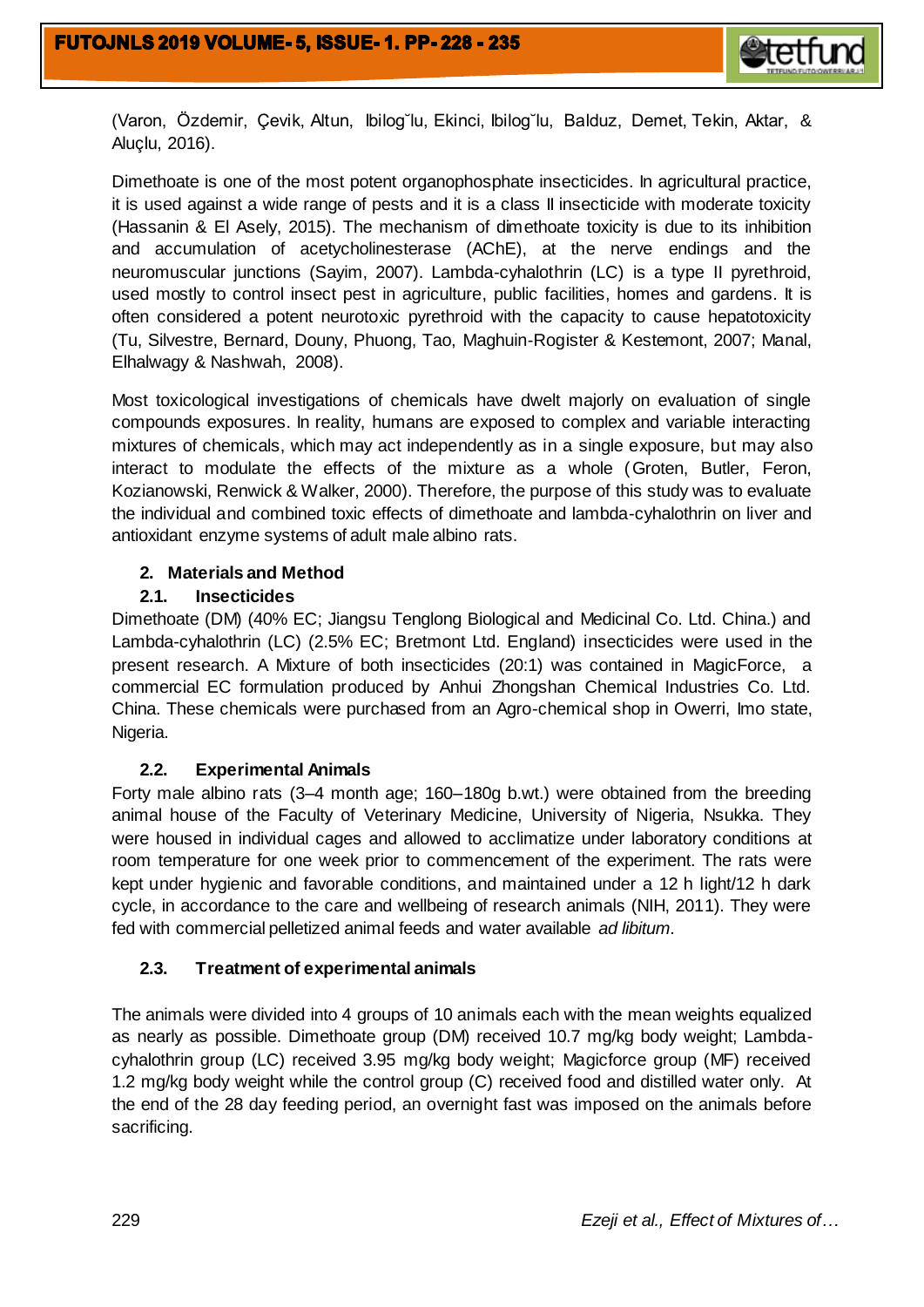

### **2.4. Blood and Tissue Sampling**

At the end of the post feeding fast, the rats were subjected to light diethyl ether to induce anesthesia. Blood was collected by cardiac puncture into clean and dry test-tubes without anticoagulant, allowed to stand to separate serum and then preserved in a refrigerator until used for analyses. Then the liver was collected, cleaned, weighed (absolute weight) and homogenized in 5mL cold buffer (0.1 M-phosphate buffer, pH 7.4) per gram tissue. The homogenates were further vortexed for 15 minutes, allowed to stand and the supernatant collected into sterile tubes and preserved in a refrigerator until used for biochemical analyses.

The relative organ weight of each animal was calculated as follows:

Relative organ weight = x 100 Absolute organ weight (g) Final body weight of the rat (g)

### **2.5. Biochemical Analyses of Samples.**

Serum aspartate aminotransferase (AST) activity was measured by using optimized UVtest according to International Federation of Clinical Chemistry and Laboratory Medicine (IFCC), as reported by Thomas (1998). Serum alanine aminotransferase (ALT) activity was measured based on the method of Reitman and Frankel (1957) as reported by Sherif *et al*. (2014). The activity of alkaline phosphatase (ALP) was determined according to the method described by Englehardt *et al*. (1970). The levels of lipid peroxidation in samples were measured as malondialdehyde (MDA) according to the method of Buege and Aust (1978). Superoxide dismutase (SOD) activity was determined following the method reported by Sherif *et al*. (2014). Catalase activity in the blood was determined by the method of Aebi (1983). Glutathione peroxidase activity was assayed using the method of Hafemann *et al*. (1974). Glutathione-S-transferase (GST) was measured by the method of Habig *et al.,* (1974). Reduced glutathione in the samples was determined according to the method of Moron *et al*. (1979).

# **2.6. Statistical Analysis**

The biochemical data was analyzed with one-way analysis of variance (ANOVA) using the Statistical Package for Social Science (SPSS) programme version 11 and least significant difference (LSD) was used to compare significance between groups.

#### **3. Results and Discussion**

There was general increase in the average weight of the liver of rats exposed to the pesticides (Figure 1). The treated groups (DM, LC and MF) had 4.67g, 5.50g and 4.66g respectively as against the control group (C) 4.25g . The data obtained in the organ weight shows that there was significant increase in the liver weight of all the pesticide treated groups compared to the control. The LC treated group had the highest weight followed by the DM group and the MF. This agrees with the observations of Waggas (2013) that the liver is an important vital organ in the animal body as it is the site of detoxification and elimination of toxic materials. A foreign body in form of a chemical stress is sufficient enough to cause severe hepatic dysfunction such as inflammation of the liver.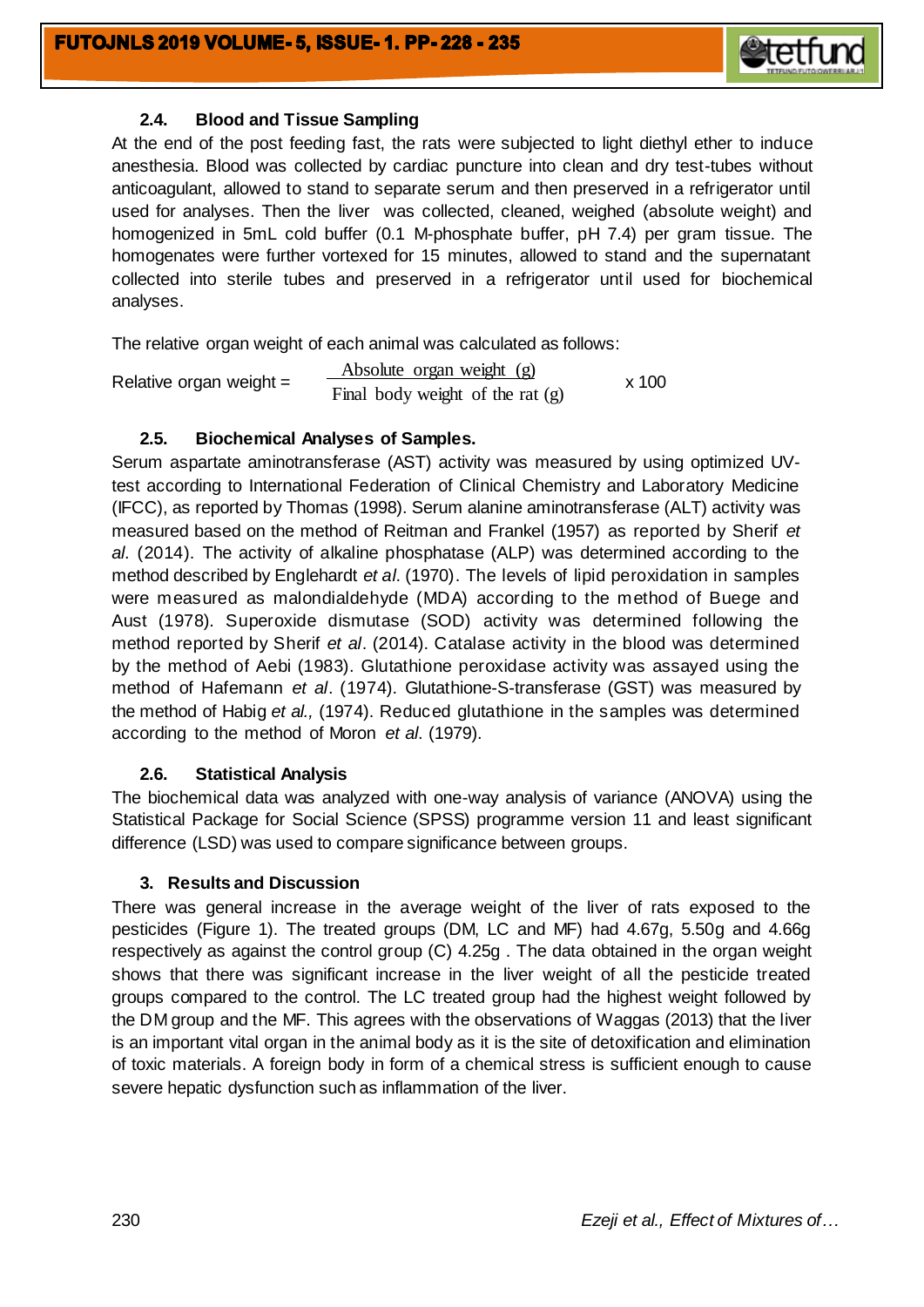

# **Fig 1.0 Average Liver Weight of Male Albino Rats exposed to pesticide mixtures**

From the results of the liver function tests as (Figure 2), there were variations in the activities of liver function enzymes due to pesticide exposure. There were significant increases (p<0.05) in the activities of ALT, AST and ALP compared to the group. The labda-cyhalothrin (LC) treated group showed higher activities of these marker enzymes followed by the dimethoate (DM) treated group and MagicForce (MF) group, which is a mixture of labdacyhalothrin and dimethoate. The Aminotransferases (ALT and AST) are sensitive indicators of liver cell damage for both acute and chronic hepatocellular injury (Barth, Steven & Robert, 2009). Therefore levels of these enzymes reflect the state of hepatic function (Konan, Bacchia, Lincopan, Varelac & Varandac, 2007). The elevated levels of ALT indicate a possible hepatotoxicity which would have resulted in the leakage of the enzyme into the serum. Similarly, Shakoori, Ali & Saleem (1994) reported that the increase in the activity of AST is mainly due to the leakage of this enzyme from the liver cytosol into the blood stream, which reflects liver damage and disruption of normal liver function. On the other hand, Al-Haj, Nasser & Anis (2005) observed that ALP is often employed to assess the integrity of the plasma membrane of the liver. The significant increase in serum activity in ALP due to treatment with  $1/20$  LD<sub>50</sub> of the pesticide may be as a result of disruption of the plasma membrane.

**etetfun**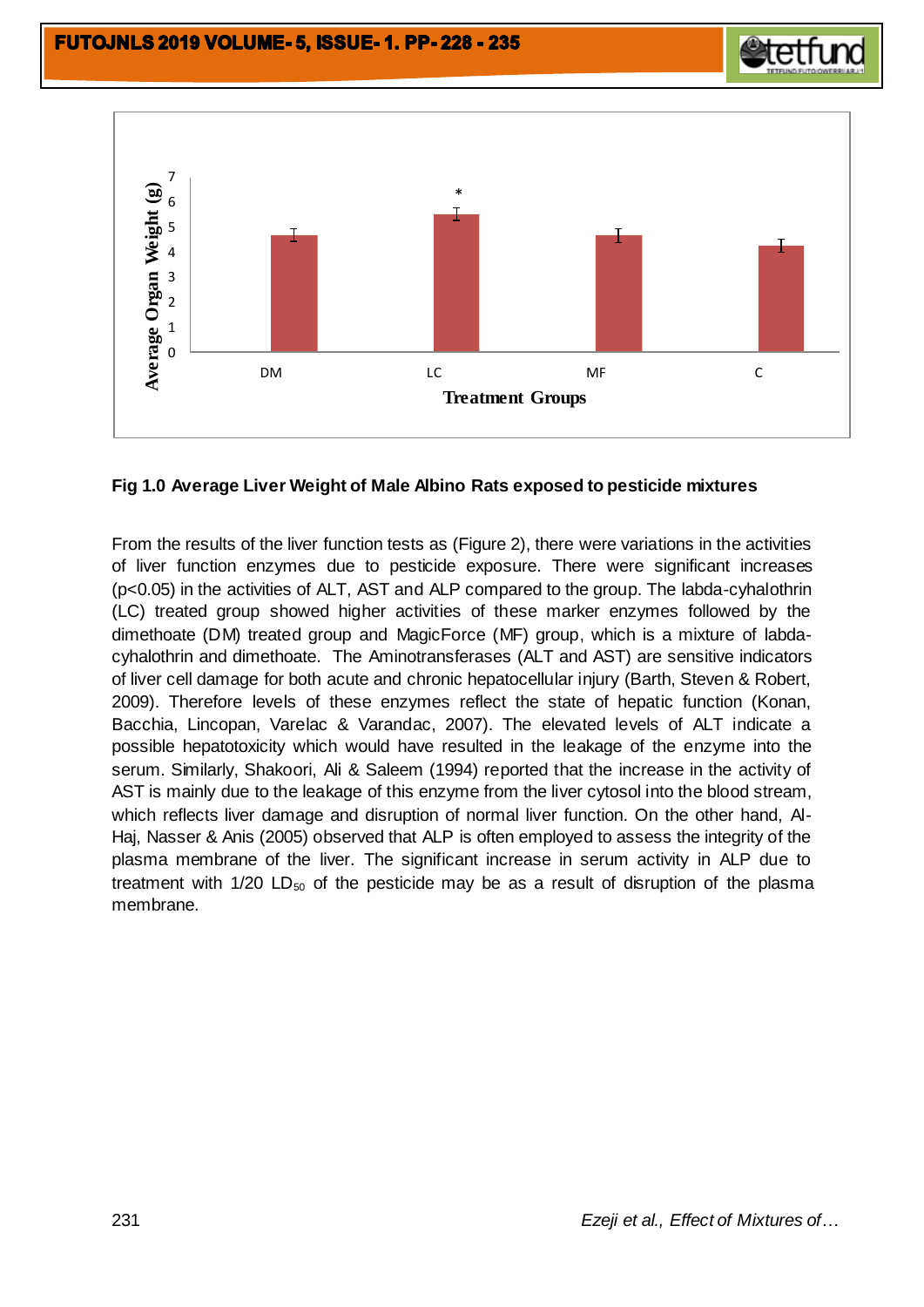

# **Fig 2.0. Effects of the Pesticides and their Mixture on Liver Function Enzymes**

Table 1 showed the results of oxidative stress parameters of the male albino rats exposed to pesticides and their mixture. The study revealed that the exposure of the rats to the pesticides resulted in decrease in antioxidant defense mechanisms due to a state of oxidative stress in the liver. There were reductions in the activity of SOD, CAT,  $GP_x$  and the levels of GSH and MDA in the treatment groups compared to the control. The LC treated group had more decreased activity of SOD, CAT,  $GP_x$  and levels of GSH and protein followed by the DM treated group, then the MF. MDA was most elevated in DM-treated group followed by the MF, then the LC treated group compared with the control. On the other hand, GST activity in the liver was insignificant compared with control. Pesticides have been implicated to cause oxidative stress and change in antioxidant status system (Solati, 2013). Effects of organophosphate pesticides in the liver have been previously reported (Yousef, El-Deerdash, Kamel & Al-Salhen, 2010). They may induce oxidative stress through their "redox-cycling" activity, where they generate superoxide anions and hydrogen peroxide, or through ROS generation via change in normal antioxidant homeostasis that results in depletion of antioxidants (Altuntas, Kilinc, Orhan, Demirel, Koylu & Delibas, 2011). Most pesticides have been shown to induce inflammation and cell infiltration (Elhaway & Zaki, 2009). Decrease in GSH concentrations may be through low production or non-enzymatic oxidation of GSH to glutathione disulfide (GSSH) due to oxidative stress in the pesticidetreated rats' liver (Banerjee, Seth, Bhattacharya, Pasha & Chakraborty, 1999). Oxidative stress can be monitored by observing the elevation of lipid peroxidation products (Goel, Dani

**etetfund**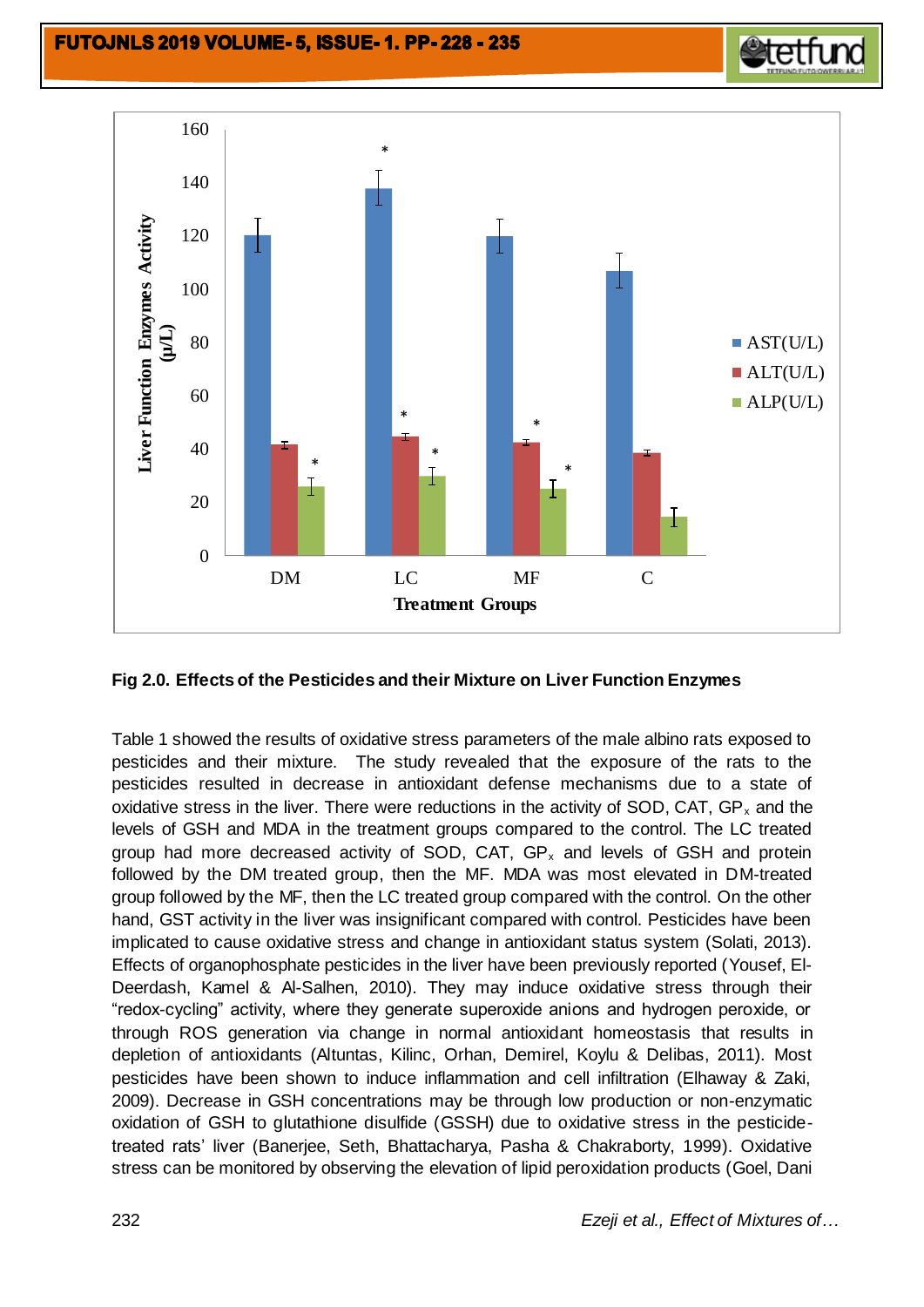

& Dhawan, 2005). The elevated MDA level in the intoxicated rat livers was in agreement with the above statement. The oxidative stressed state of the liver had led to the fall in protein synthesis.

Table 1: Oxidative Stress Parameters of liver of male albino rats exposed to pesticides and

their mixture.

| <b>PARAMETER</b>   | <b>DM</b>                 | LC                         | MF                        | C                        |
|--------------------|---------------------------|----------------------------|---------------------------|--------------------------|
| SOD(IU/L)          | $4.16E - 05 + 1.9E - 06*$ | $3.92E - 05 + 1.2E - 07$   | $4.36E - 05 + 4.4E - 06*$ | $8.12E - 06 + 3.3E - 08$ |
| CAT(U/L)           | $7.14E - 06 + 6.8E - 07$  | $5.31E - 06 + 2.7E - 07$ * | $7.77E - 06 + 2.1E - 07$  | $8.82E - 06 + 1.1E - 06$ |
| GSH(mg/dL)         | $0.92 \pm 0.3^*$          | $0.67 \pm 0.1^*$           | $1.58 \pm 0.1*$           | $2.62 \pm 0.7$           |
| GST(µmol/g.tissue) | $5.42E - 06 + 1.6E - 07$  | $4.27E - 06 + 2.5E - 07$   | $3.96E - 06 + 0.0$        | $4.14E - 06 + 6.3E - 07$ |
| GPx(mg/g.tissue)   | $4.03 \pm 0.2^*$          | $3.32+0.4*$                | $4.50+0.5^*$              | $6.59 \pm 0.6$           |
| MDA(nmol/g.tissue) | $0.50+0.0*$               | $0.30+0.0$                 | $0.42 \pm 0.0^*$          | $0.28 \pm 0.0$           |
| Protein(g/L)       | $64.5 + 5.4*$             | $59.6 \pm 3.1^*$           | $65.3 \pm 7.6^*$          | $83.8 \pm 0.5$           |

All values were expressed as mean  $\pm$ SEM. LSD\* shows the significant difference of treatments compared to control (C) at p≤0.05. Dimethoate(DM), Lambda-Cyhalothrin(LC), Magicforce(MF), Control(C). SOD = Superoxide dismutase, CAT = Catalase, GSH = Glutathione,  $GST = Glutathione-S-transferase$ ,  $GPx = Glutathione peroxidase$ ,  $MDA =$ Malondialdehyde.

#### **4. Conclusion**

According to the results obtained from the present study, it can be concluded that chronic exposure to sublethal dose ( $1/20$  LD<sub>50</sub>) of dimethoate and lambda-cyhalothrin singly and in combination (magic force) cause significant hepatotoxic effects in rats while lowering the antioxidant defense system significantly due to high oxidative stress of the toxicants. However, the singly effects of the pesticides were higher when compared with their combined effects. This suggests that there is an antagonistic interaction in the novel commercial product (Magicforce).

#### **References**

Al-Haj, M., Nasser, A. & Anis, A. (2005). Survey of pesticides used in Qat cultivation in Dhale and Yafe and their adverse effects. *J.Nat.Appl.Sci*. 9 (1), 103-110.

- Altuntas, L., Kilinc, L., Orhan, O., Demirel, R., Koylu, H. & Delibas, N. (2011). The effects of diazinon on lipid peroxidation and antioxidant enzymes in erythrocytes *in vitro*. *Hum. Exp. Toxicol.,* 23(1), 9-13.
- Anitha, M., Daffodil, E. D, Muthukumarasamy, S. & Mohan, V. R. (2012). Hepatoprotective and antioxidant activity of ethanol extract of cynoglossum zeylanicum (Vahl ex Hornem) thurnb ex lehm in CCl4-treated rats*. J App Pharm* Sci; 2, 99-103.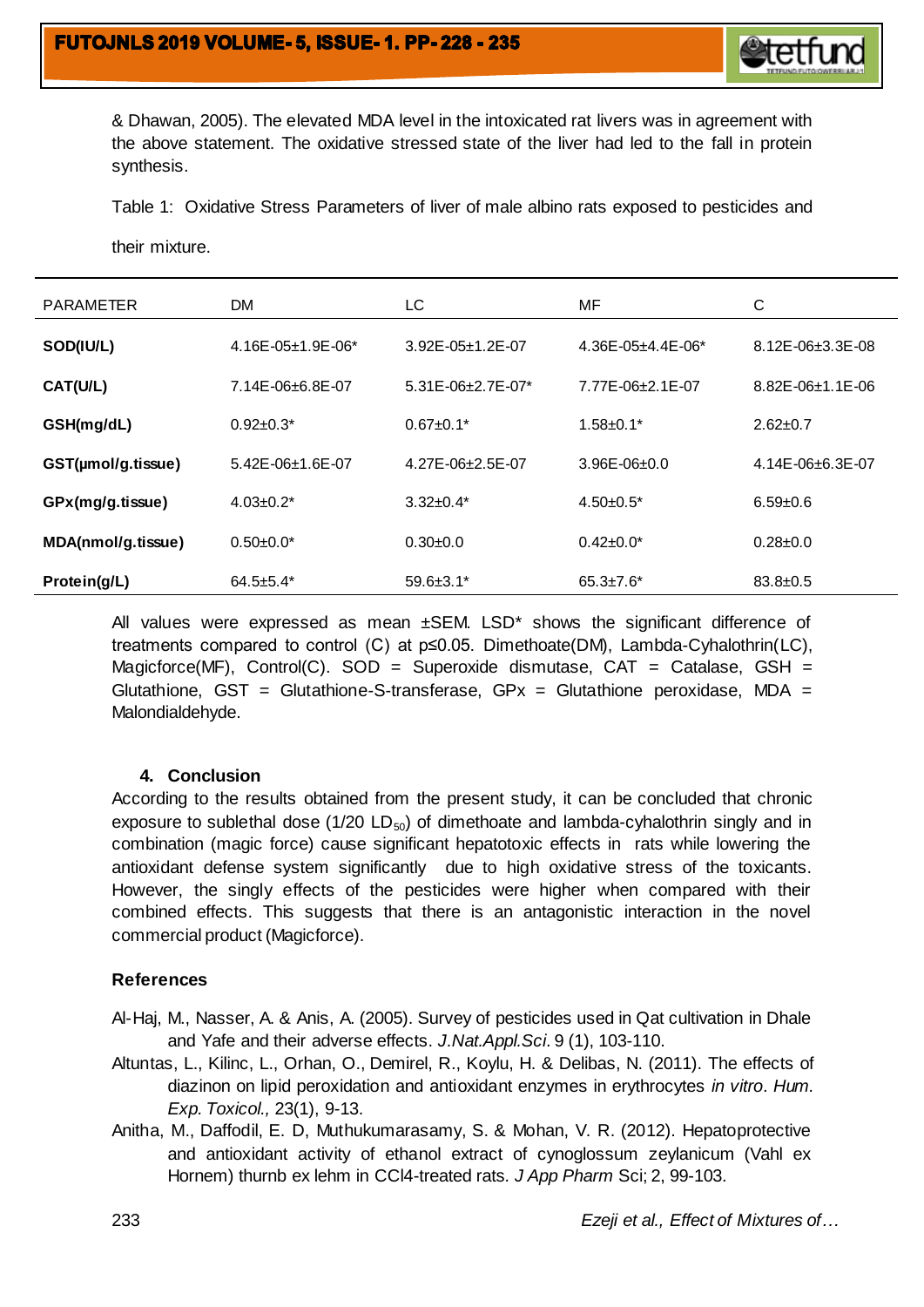

- Banerjee, B. D., Seth, V., Bhattacharya, A., Pasha, S. T. & Chakraborty, A. K. (1999). Biochemical effects of some pesticides on lipid peroxidation and free radical scavengers. *Toxicol Lett*., 107, 33-47.
- Barth, R. C., Steven, A. S. & Robert, W. S. (2009). *Clinical internal medicine*. New York: Little Brown & Co. 211-214.
- Dawn, B. (1994). Nitrogen metabolism. In: Davidson VL, Sittman DB, eds. *Biochemistry*. 45- 47.
- El-Halway, M. & Zaki, N. (2009). Comparative study of pesticide mixture of organophosphate and pyrethroids in commercial formulation. *Environ. Toxicol. Pharmacol*, 28, 219– 224.
- Fakurazi, S., Hairuszah, I. & Nanthini, U. (2008). *Moringa oleifera* Lam prevents acetaminophen induced liver injury through restoration of glutathione level. *Food Chem Toxicol*. 46, 2611-2615.
- Goel, A., Dani, V. & Dhawan, D. K. (2005). Protective effects of zinc on lipid peroxidation, antioxidant enzymes and hepatic histoarchitecture in chlorpyrifos induced toxicity. *Chem Biol Interac.* 156, 131-140.
- Groten, J. P., Butler, W., Feron, V. J., Kozianowski, G., Renwick, A. G. & Walker, R. (2000). An analysis of the possibility for health implications of joint actions and interactions between food additives. *Regul. Toxicol. Pharmacol*., 31, 77 – 91.
- Hassanin, A. & El Asely, A. (2015). Alternation of Pituitary Testicular Axis in the NileTilapia (*Oreochromis niloticus*) Exposed to Dimethoate: An Immunohistochemical and Hormonal Study. *Journal of Advanced Veterinary Research*, 5(1), 1-7.
- Konan, N. A, Bacchia, E. M, Lincopan, N., Varelac, S. D. & Varandac, E. A. (2007). Acute, sub-acute toxicity and genotoxic effects of a hydroethanolic extract of the Cashew (*Anarcadium occidentale* L.). *J Ethnopharmacol*, 110, 30-8.
- Manal, E., Elhalwagy, A. & Nashwah, I. (2008). Comparative Study on Pesticide Mixture of Organophosphorus and Pyrethroid in Commercial Formulation Egyptian. *Journal Of Natural Toxins*, 5(1&2), 36-55.
- National Institute of Health (NIH), (2011). Guide for the care and use of laboratory animals. DHEW Publication, Office of Science and Health Reports, USA, Bethesda
- Pimple, B. P., Kadam, P. V., Badgujar, N. S., Bafna, A. R. & Patil, M. J.(2007). Protective effect of tamarindus indica linn against paracetamolinduced hepatotoxicity in rats. *Indian J Pharm Sci*. 69(6), 827-831.
- Prakasam, A., Sethupathy, S & Lalitha, S. (2001). Plasma and RBCs antioxidant status in occupational male pesticide sprayers. *Int. J. Clin. Chem*. 310, 107-112.
- Riebeiro B. M., Guedes, R. N., Oliveira, E. E. & Santos, J. P. (2003). Insecticides resistance and synergism in Brazilian population of *Sitophillus Zeamais* (Coleoptera Curculionida). *J.Stored.Prod.Res*. 39, 21-31.
- Sayim, F. (2007). Dimethoate-induced biochemical and histopathological changes in the liver of rats. *Exp Toxicol Pathol*. 59(3-4), 237-43.
- Shakoori, A. R., Ali, S. S. & Saleem, M. A. (1994). Effects of six months feeding of cypermethrin on the blood and liver of albino rats. *J. Biochem. Toxicol*., 3, 59-72.
- Sherif, H., Manal, E., Elhalwagy, G., Ahmed, H. & Hossam, M. (2014). Exposure to difenoconazole, diclofop-methyl alone and combination alters oxidative stress and biochemical parameters in albino rats . *Int J Clin Exp Med*; 7(10), 3637-3646
- Solati, J. (2013). Effects of Permethrin on sexual behaviour and plasma concentrations of pituitary-gonadal hormones in adult male NMRI mice. *J Kurdistan Univ of Med Sci*.; 13, 42-49.